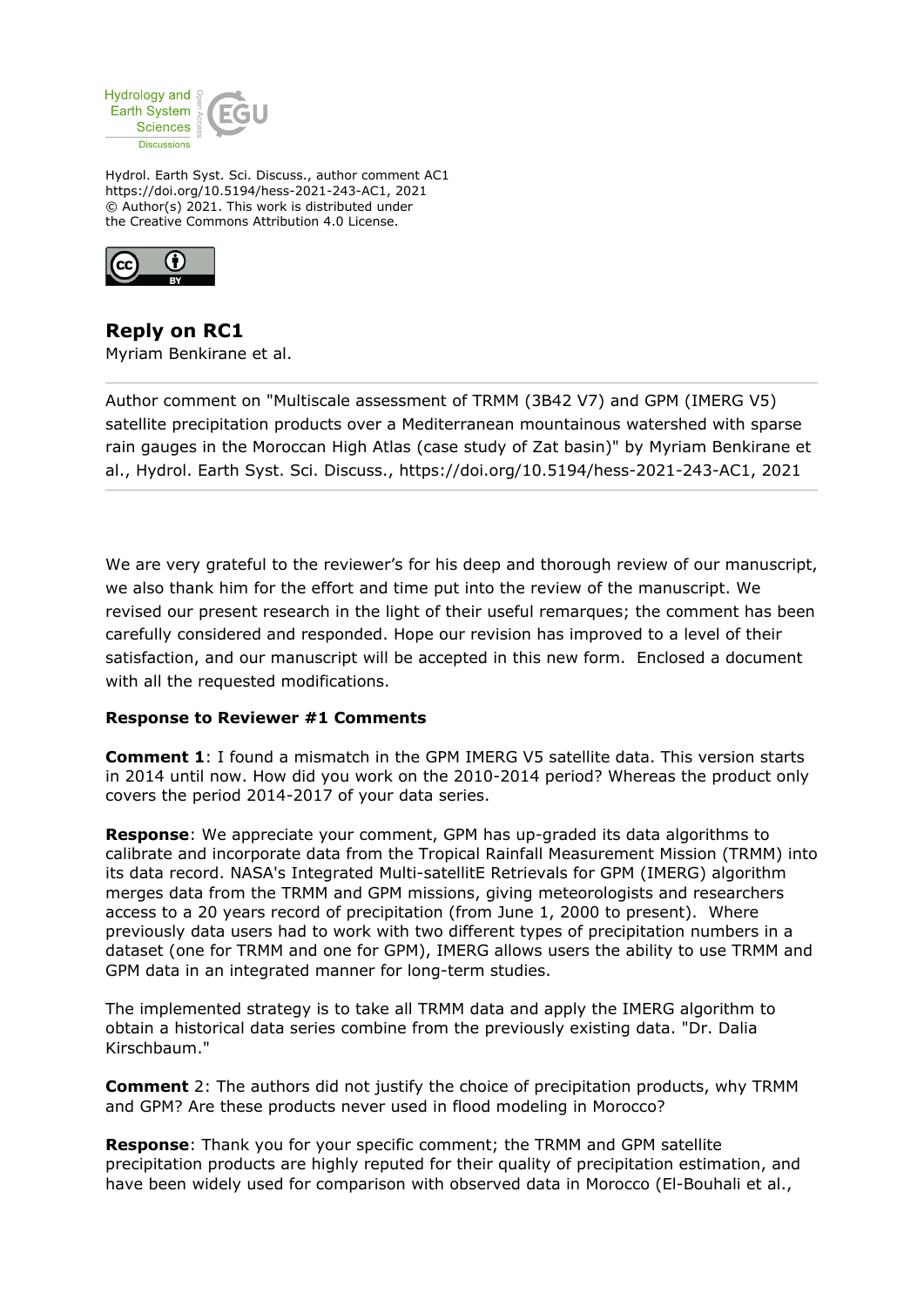2020) and around the world, as well as used for hydrological modeling in several regions with different climates (Yuan et al., 2019), (Furl et al., 2018), (Tong et al., 2014).However, these products were used for comparison and hydrological modeling for the first time in the Moroccan High Atlas in this study, due to the lack of precipitation measurement stations and the difficulty of access to the area due to the steep slope and high altitude of the mountains.

**Comment 3**: I do not see a detailed introduction that points the problem issue that the paper can solve.

**Response**: The reviewer brings up an important point that concerns the interest of this study to potential readers. This point is discussed in Line 87, Line 97: This study evaluated statistically and hydrologically the precipitation estimates of the GPM TRMM (3B42 V7) and (IMERG V5) satellites in relation to ground-based precipitation observations over the semiarid Zat mountain catchment located in the Moroccan High Atlas, The aim of this research is to solve a major problem due to the irreparability of the precipitation measurement stations, which results in a large data deficiency, thus leading to difficulties in working on such scientific aspects as flood forecasting and water management. The objectives are (1) to evaluate and statistically compare the performance of IMERG V5 and 3B42 V7 precipitation products at multiple temporal scales in the Zat basin, (2) to analyze the precipitation detection capability of the 3B42 V7 and IMERG V5 satellite sensors, and (3) to evaluate the ability of the PPSs to reproduce rainfall events and demonstrate their ability to provide meaningful information in hydrological modeling and flood forecasting. This manuscript is a valuable reference for monitoring and forecasting rainfall in mountainous regions characterized by a Mediterranean climate, as well as in basins where rainfall stations are scarce or poorly distributed.

**Comment** 4: The daily time step is not recommended for small basins (majority of Mediterranean basins) (<1000km<sup>2</sup>) where the response time is very small (Borga et al., 2008). How can this time step help in flood forecasting?

**Response**: As suggested, the daily time step is not adequate for a small Mediterranean basin, taking into account the response time factor which is quite low. Moreover, we adopted a new time step (3H) more suitable for flood forecasting in the study area.

**Comment** 5: The statistical evaluation of precipitation products is an essential step before their use. The threshold you used at the daily time scale is correct (0.5mm) but you cannot use it at the monthly and yearly time steps. Because it will always be detected by satellite products. You have to use one threshold for each time step.

**Response**: As recommended, the threshold of (0.5mm) was used only at the hourly and daily time scale. No threshold was applied at the monthly and annual time scale.

**Comment** 6: Figure 5: How did you get the boxplot? You only have one coefficient correlation value for each time step.

**Response**: Indeed, we are absolutely agree with this comment, we have only one value of the coefficient of correlation for each time step. Although, the boxplot was elaborated by taking into account the coefficient correlation of the satellite precipitation data, it would not be a valid approach to apply because it does not make sense and was deleted.

**Comment** 7: I do not understand how you chose the event that represents a season? Does the magnitude of the floods change from season to season? Can you clarify more this point with references?

**Response**: This comment highlights an important logic of this study, the selection of the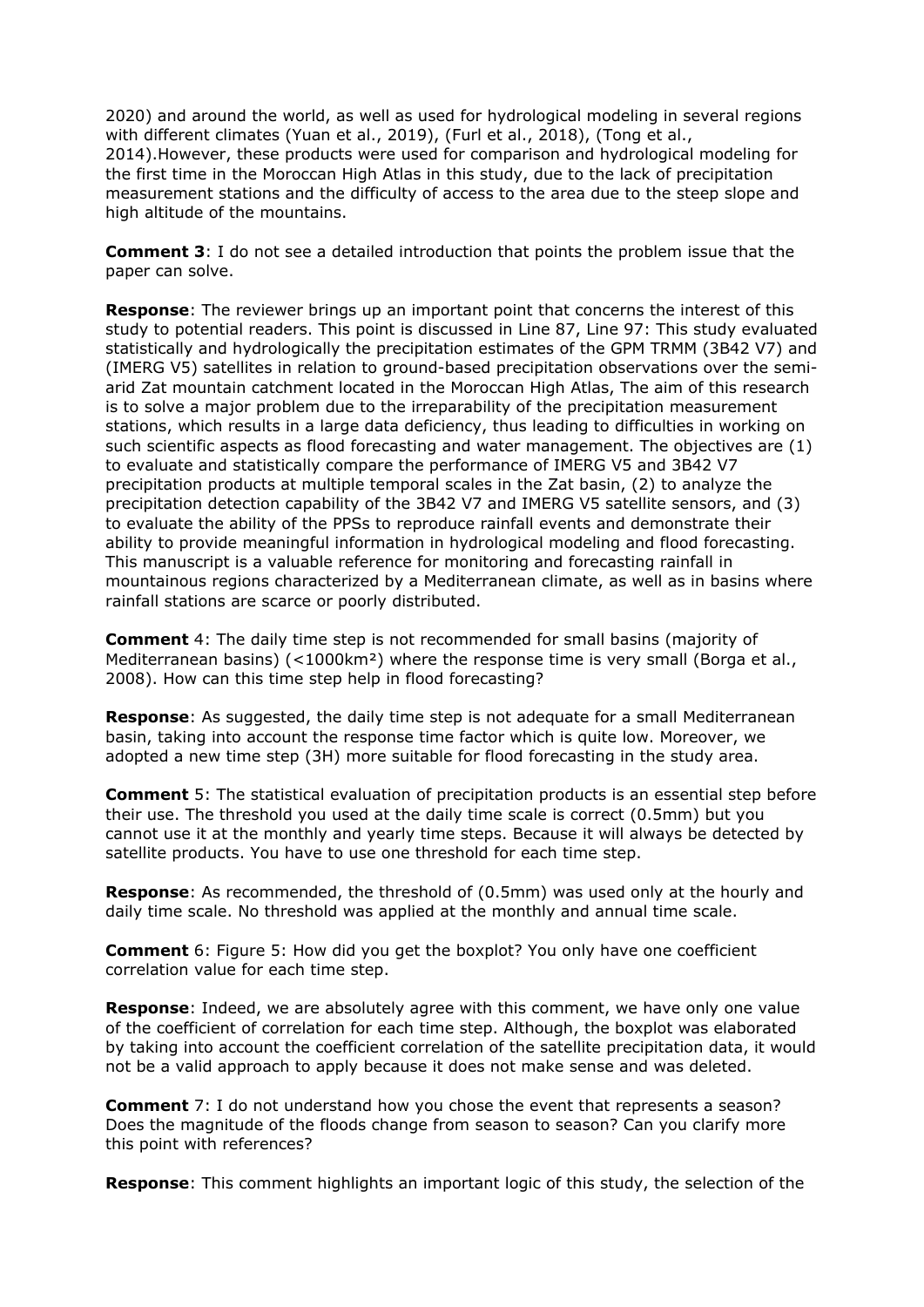events was done based on the results of a paper currently in progress. The Zat watershed has a seasonal influence which is clearly reflected in the flow amplitude. In this area no previous research has been carried out to refer to this subject, the following article will be the first reference for future work on this region.

Indeed, as the time step has been changed from daily to hourly, the choice of the new selected episodes has been made taking into account the availability of measured data (rainfall and flow), due to the lack of measuring stations we have several gaps in recording data, that's why we have selected the episodes with a complete data series of rainfall and flow (Figure 2).

**Comment** 8: The calibration of flood events requires a validation step, otherwise, how can we justify that the product can be used in flood forecasting? You need to add a validation step.

**Response**: As suggested, this comment is pertinent and will allow us to clearly improve the quality of the manuscript. A validation step has been added in the chapter 4 to justify the use of satellite products for flood forecasting.

**Comment** 9: Figures 7, 8, 9, and 10 are just screenshots of the HEC HMS platform please provide clear figures.

**Response**: As you recommended, the quality of the figures has been improved in order to increase their visibility.

## **Specific comments:**

## **Introduction:**

**Comment** 1: Line 66: JXAX or JAXA?

**Response**: Line 69: We apologize for this typo. It has been corrected in the manuscript.

**Comment** 2: Line 80: is there no paper published in the same study area (High Atlas of Morocco)?

**Response**: Thank you for your remark; indeed, there is no previous study on this aspect in the High Atlas of Morocco. The following article will be the first reference for future work on this region.

**Comment** 3: Line 85: "Observations" or observation. In the observed data section, you showed only one rain gauge.

**Response**: Line 80: We apologize for this typing mistake. It has been corrected in the manuscript.

**Comment** 4: Line 88: "Analyze the precipitation detection ability of 3B42 V7 and IMERG V5 satellite sensors" Please keep the same order of your products as in line 87.

**Response**: Line 92: The remark has been corrected.

### **Study Area and datasets:**

**Comment** 1: Line 95 and Figure 1: Please locate the Tensift basin and the highest mountain of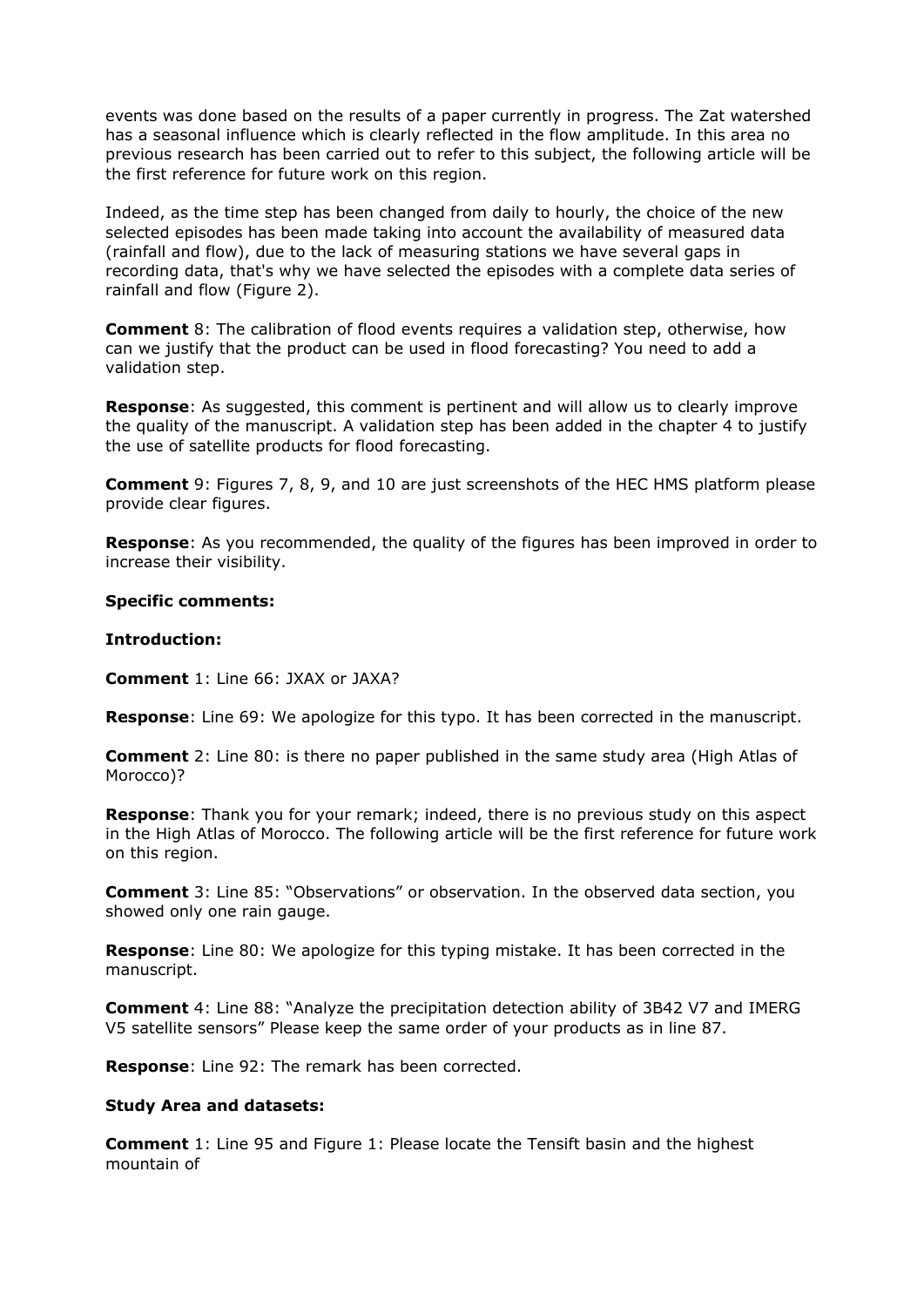Toubkal. Is it in the same basin?

**Response**: As recommended, this comment was answered in Line 113, Figure 1: The Tensift basin is a watershed located in the High Atlas mountain massif, of which the highest mountain is Toubkal. Figure 1, has been modified to include the Tensift basin on the map of geographical location.

**Comment** 2: Line 97: ''is located'' instead of ''is found''

**Response**: Line 102: The remark has been corrected.

**Comment** 3: Line 100: ''Upstream" instead of "Downstream"

**Response**: Line 105: The remark has been corrected.

**Comment** 4: Line 104: Average Range? Please provide one average value of rainfall.

**Response**: Line 109: The remark has been corrected.

**Comment** 5: Line 106: Add a reference.

**Response**: The reference has been added

**Comment** 6: Line 113: ''These stations". You are working with one rain gauge please be clear in the data selection.

**Response**: Line 118: We apologize for this typing mistake. It has been corrected in the manuscript.

**Comment** 7: Line 119: You don't need to convert UTC to summertime (UTC+1) it is not the case for Morocco.

**Response**: Thank you for your specific comment, it has been taken into account and the conversion has been corrected.

**Comment** 8: Line 121: The GPM product started in March 2014. How did you evaluate the product between September 2010 and February 2014?

**Response**: We appreciate your comment, GPM has up-graded its data algorithms to calibrate and incorporate data from the Tropical Rainfall Measurement Mission (TRMM) into its data record. NASA's Integrated Multi-satellitE Retrievals for GPM (IMERG) algorithm merges data from the TRMM and GPM missions, giving meteorologists and researchers access to a 20 years record of precipitation (from June 1, 2000 to present). Where previously data users had to work with two different types of precipitation numbers in a dataset (one for TRMM and one for GPM), IMERG allows users the ability to use TRMM and GPM data in an integrated manner for long-term studies.

The implemented strategy is to take all TRMM data and apply the IMERG algorithm to obtain a historical data series combine from the previously existing data. "Dr. Dalia Kirschbaum."

**Comment** 9: Line 121: (Table 1) please keep the same order of products

**Response**: Table 1 has been deleted, but the comment has been taken into account, the order has been respected throughout the new version of the manuscript.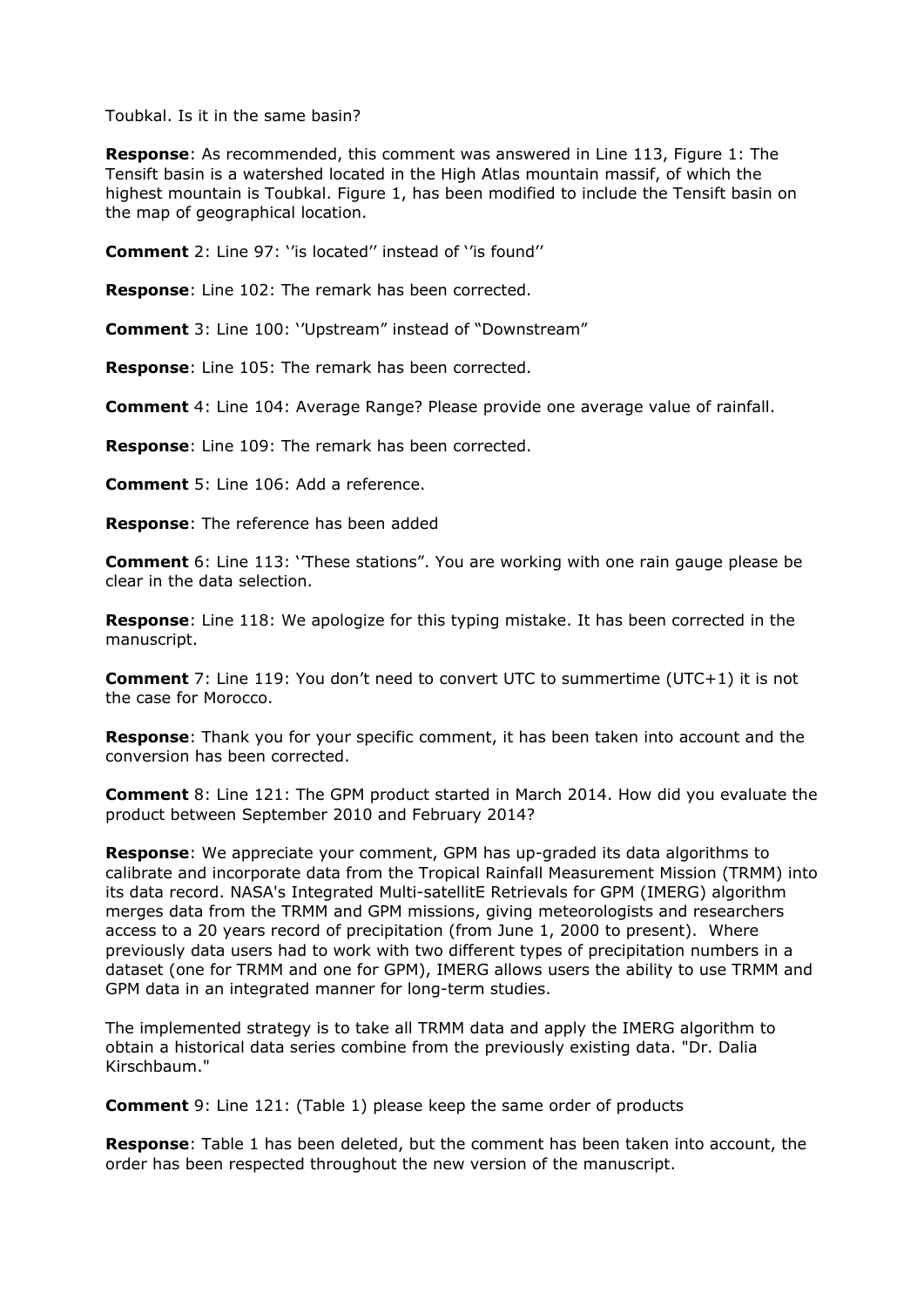**Comment** 10: Line 122 and Line 131: Please keep the same order of products

**Response**: The order has been respected throughout the new version of the manuscript.

**Comment** 11: Line 126: Hou et al., 2014 reference is about the GPM product, not the TRMM

**Response**: Indeed, this reference and for the GPM, it has been removed.

**Comment** 12: Line 144: The website is for TRMM, not GPM

**Response**: Line 132, line 146: Please here is the website used to download the digital data of the two satellite products. (https://pmm.nasa.gov/data-access/downloads/trmm).

### **Methodologies:**

**Comment** 1: Line 150: What do you mean by: "increasing the point precipitation data"?

**Response**: Line 152: The correct expression is to plot, we are sorry for this error of expression.

**Comment** 2: Line 151: The TRMM product has only one pixel over the basin. How it is representative to compare one pixel to 6 pixels for GPM. Also, you need to mention the number of pixels for each product over the study basin.

**Response**: Line 151, Line 155: This paragraph only includes an explanation of the comparison methods used in this type of approach. In our case, we used a direct comparison of the numerical data downloaded from the platform.

**Comment** 3: Line 152: The interpolation method can be only used for the GPM product, not for the Rain gauges

**Response**: Line 155: In our case, we used a direct comparison of the numerical data downloaded from the NASA platform with the observed precipitation.

**Comment** 4: Line 156: replace "reproduce" with "estimate"

**Response**: Line 156: The remark has been corrected.

**Comment** 5: Line 157: "the rainfall measurements stations". Please, be precise: you use only one gauge station.

**Response**: Line 157: The remark has been corrected.

**Comment** 6: Line 164: What observations?

**Response**: Line 164: We mean by ground observation, the gauge data measured in situ.

**Comment** 7: Line 168: Delete "Including"

**Response**: Line 168: The remark has been corrected.

**Comment** 8: Line 170: The Pearson Correlation Coefficient is not the same as the correlation coefficient in line 168?

**Response**: Line 168, Line 169: Indeed, the Correlation Coefficient is the same as Pearson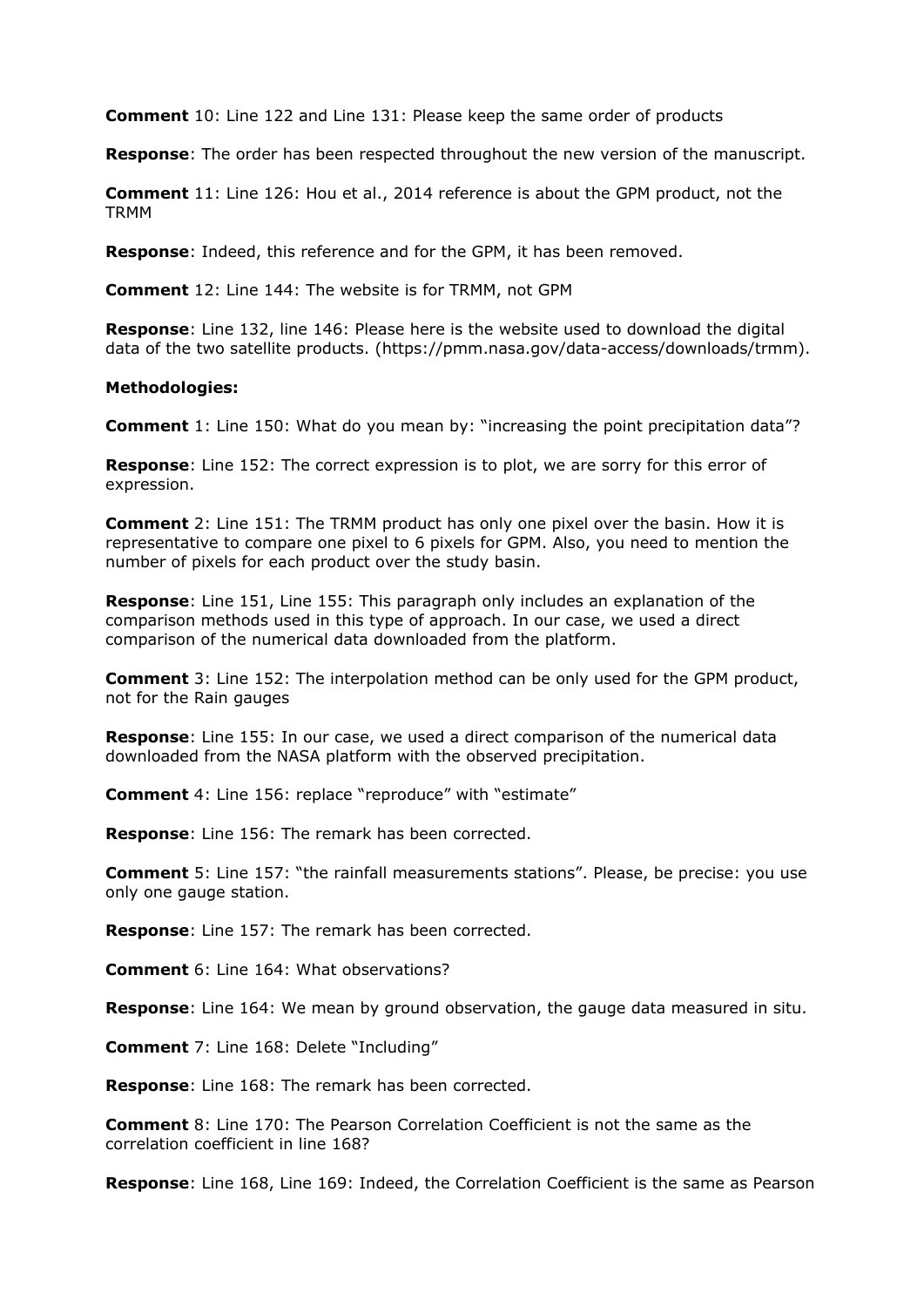Correlation Coefficient, it is a redundancy, and this paragraph has been deleted.

**Comment** 9: Table 2: Bias is in mm. You divided by the time length and the Ratio is not a unit.

**Response**: Line 170, Table 1: The remark has been corrected.

**Comment** 10: Line 199: how did you select the events that represent each season? Please clarify his point

**Response**: Due to the lack of measuring stations we have several gaps in recording data, that's why we have selected the episodes with a complete data series of rainfall and flow.

**Comment** 11: Figure 2: Delete the underlines in the input box

**Response**: Figure 2 has been deleted, and replaced by a text explanation to better explain the approach applied.

## **Results:**

**Comment** 1: Figure 3A: The different plots of rainfall sources must be with a dotted line for one or two products to compare between them and to identify them. With the continued line the observed precipitation is hidden by the TRMM and GPM products.

**Response**: Figures 3 (a, b, c): have been deleted as they contain the same information as Table 2, to avoid repetition we have kept only table 2 and 3.

**Comment** 2: How the GPM V5 product can be before 2014?

**Response**: GPM has up-graded its data algorithms to calibrate and incorporate data from the Tropical Rainfall Measurement Mission (TRMM) into its data record. NASA's Integrated Multi-satellitE Retrievals for GPM (IMERG) algorithm merges data from the TRMM and GPM missions, giving meteorologists and researchers access to a 20 years record of precipitation (from June 1, 2000 to present). Where previously data users had to work with two different types of precipitation numbers in a dataset (one for TRMM and one for GPM), IMERG allows users the ability to use TRMM and GPM data in an integrated manner for long-term studies.

The implemented strategy is to take all TRMM data and apply the IMERG algorithm to obtain a historical data series combine from the previously existing data. "Dr. Dalia Kirschbaum."

**Comment** 3: Figure 4A: How many zeros for each product compared to the observed precipitation. The main problem in the daily correlation is the number of zeros in the observed precipitation. Did you apply any kind of filter? Can you please, discuss a little bit the results by comparing the correlation results with other papers in Morocco?

**Response**: The number of 0's for each product compared to the observed precipitation are:

- Number of 0 for 3B42V7: Hourly time step 15346, daily time step 2217.
- Number of 0 for IMERGV5: Hourly time step 30080, daily time step 3608.
- Number of 0 for precipitation observe: hourly time step 14202, daily time step 1642.

No filter has been applied for the correlation at the analyzed time steps.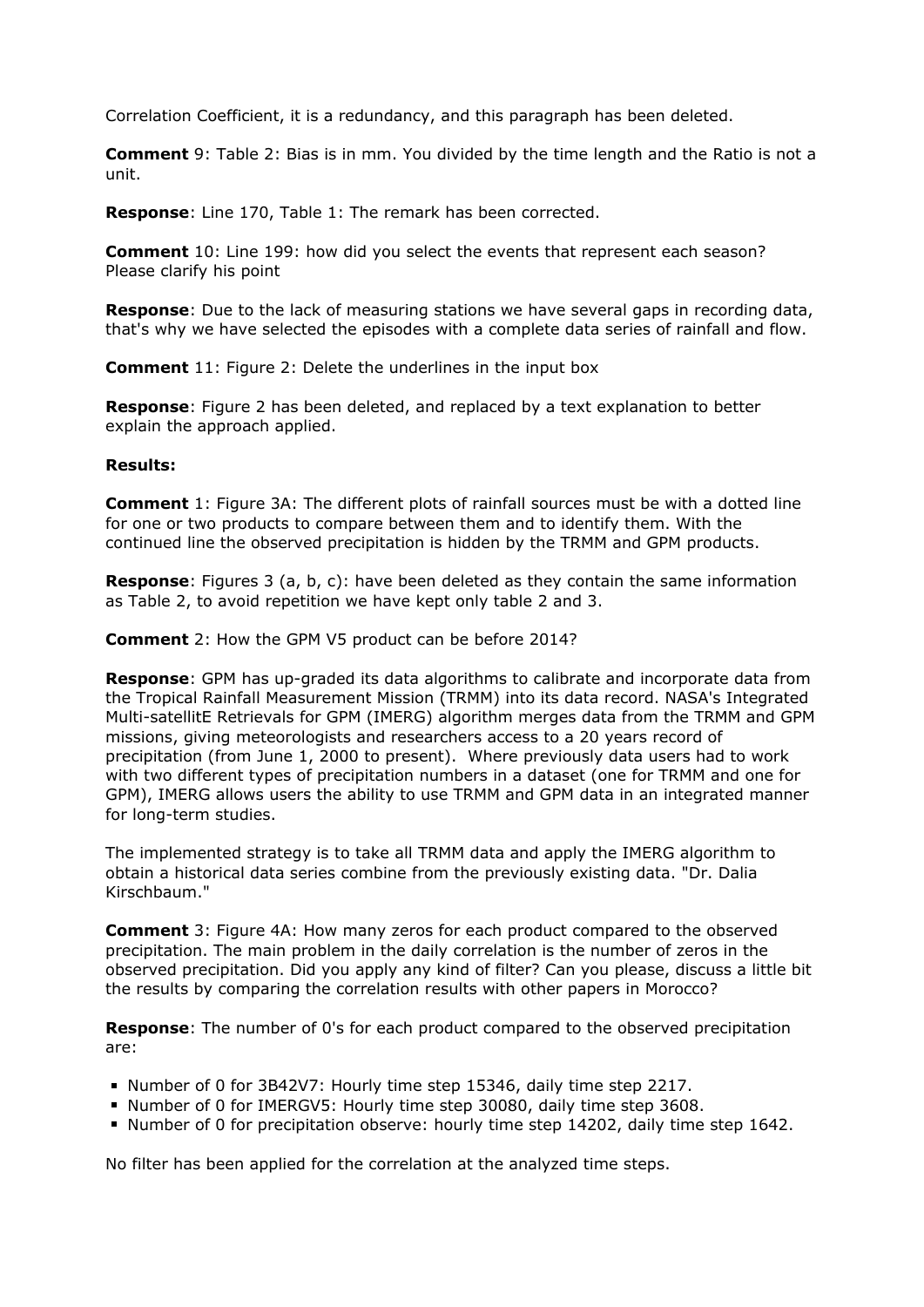Based on the results of the article by (Bouhali et al., 2020), which is the only study in Morocco similar to the approach presented in this article. We find that at the monthly time step the CC obtained is 0.7 while for our case the CC is on average 0.78, for the annual time step at the article of Bouhali et al., 2020 it has obtained an average CC of 0.77. While for our case we obtained an average annual CC of 0.90.

**Comment** 4: Figure 5: How did you get the boxplot and you only have one value per correlation?

**Response**: Indeed, we absolutely agree with this comment, we have only one value of the coefficient of correlation for each time step. Although the boxplot was elaborated by taking into account the coefficient correlation of the satellite precipitation data, it would not be a valid approach to apply because it does not make sense and was deleted.

**Comment** 5: Line 288: "High" instead of "low"

**Response**: Line 219: The remark has been corrected.

**Comment** 6: Figure 6: the high values of POD and low values of FAR at monthly and yearly time scale is related to the low threshold (0.5mm). Can you please discuss these results by comparing them to other papers in the same region?

**Response**: The high values of POD and FAR at monthly and yearly time scale is not due to the application of a threshold, because when we added the hourly time scale all the calculations were redone and no threshold was applied, although the values are still high.

**Comment** 7: Line 308: How can you identify that selected events are the most representative of the data series?

**Response**: Due to the lack of measuring stations we have several gaps in recording data, that's why we have selected the episodes with a complete data series of rainfall and flow Figure 2.

**Comment** 8: Table 6, 7, 8, and 9: Must be in the table list not integrated into the Figure 7, 8, 9, and 10.

**Response**: Table 4: We thank you for this comment, this detail has been taken into consideration.

**Comment** 9: Please consider adding the values of other parameters (Transfer Function and Recession).

**Response**: The table 4: has the following parameters, thank you for your comment.

**Comment** 10: The calibration of the parameters will automatically give good results please consider adding more events and consider adding the validation step.

**Response**: As you recommended Line 242, line 244: A validation step has been added to improve the quality of the manuscript. Thank you for your valuable comments and for the time you have given to correct this article.

### **References:**

El Bouhali A., Lebaut S., Qadem A., Amyay M., Gille E., Cotonnec A., evaluation des produits TRMM et GPM à partir d'observations aux stations et de résultats d'un modèle de quantification spatiale des précipitations sur le moyen-atlas, Maroc. XXXIII ème Colloque